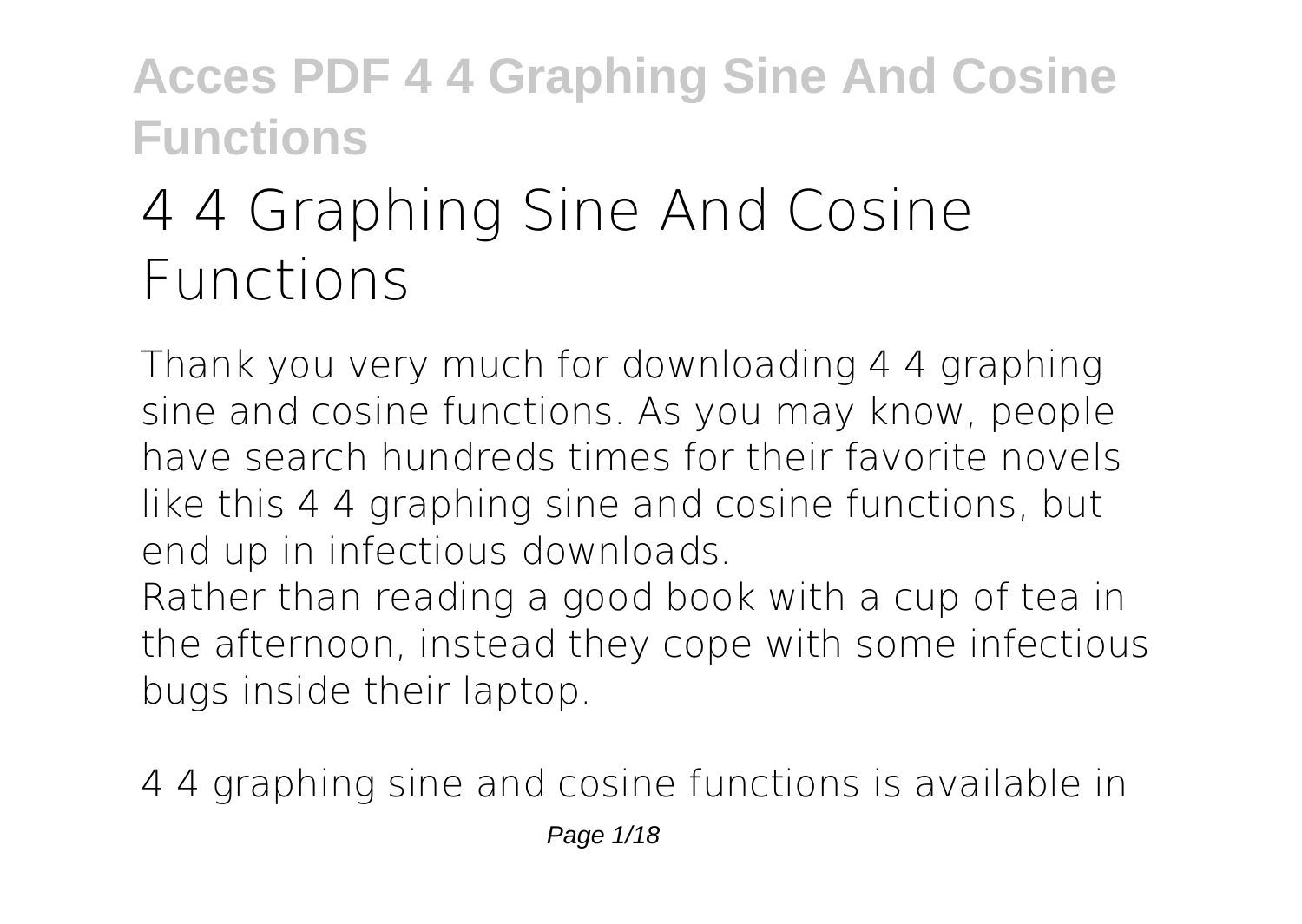our book collection an online access to it is set as public so you can download it instantly. Our books collection saves in multiple countries, allowing you to get the most less latency time to download any of our books like this one. Kindly say, the 4 4 graphing sine and cosine functions is universally compatible with any devices to read

4 4 Graphing Sine and Cosine Functions *PreCal 4-4 Graphing Sine \u0026 Cosine Functions Ch.4 (4-4) Graphing Sine and Cosine Functions* PreCal 4-4 Graphing Sine \u0026 Cosine Functions Continued 4 4 Graphing Sine and Cosine Functions 4 4 Graphing Cosine functions Section 4-4 Part A Graphing Page 2/18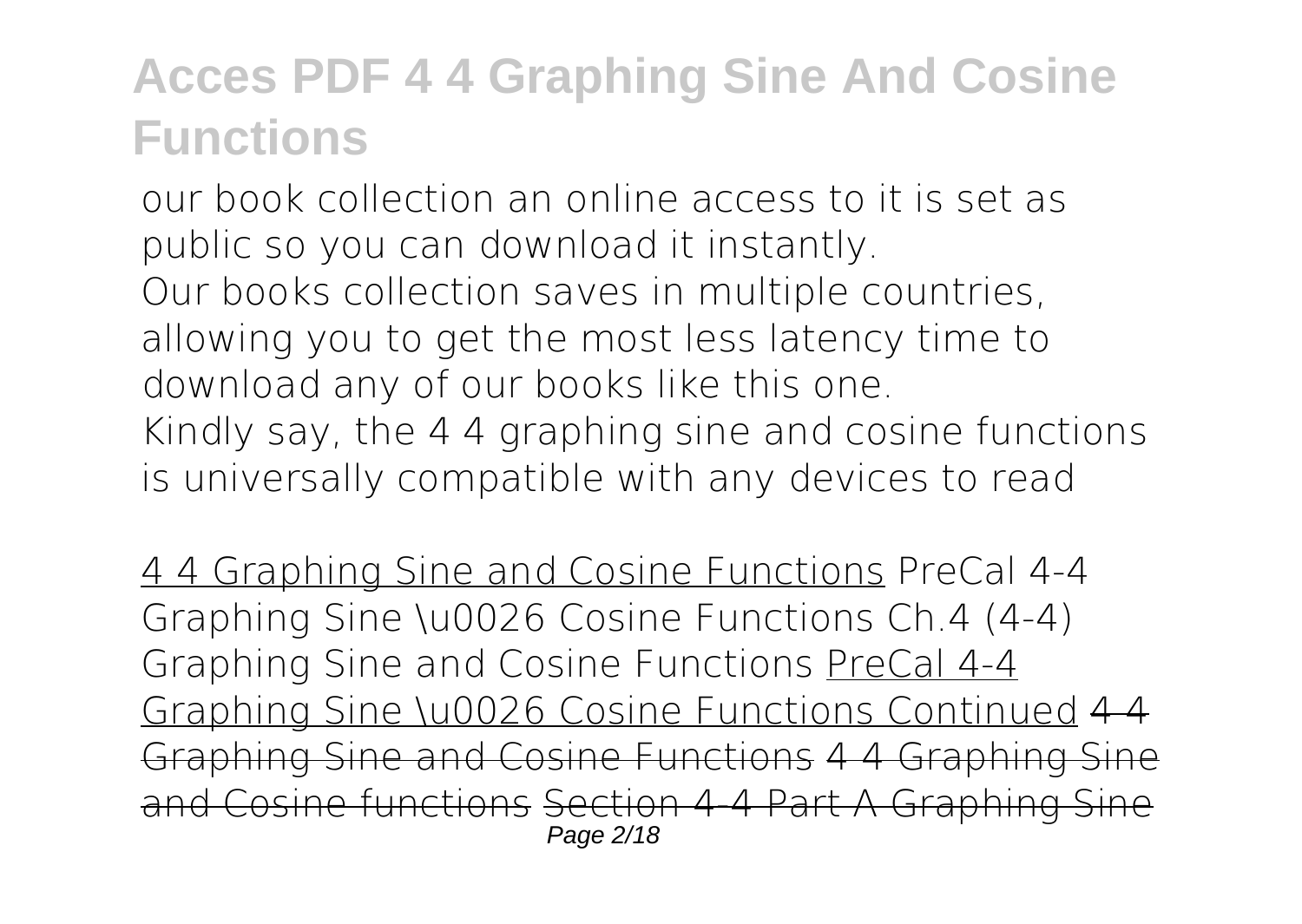and Cosine Functions PreCalc Section 4-4 Day 1: Graphing Sine and Cosine Curves *Graphing Sine and Cosine Trig Functions With Transformations, Phase Shifts, Period - Domain \u0026 Range 4-5 Graphing Sine and Cosine day 1* Example 4: Graphing a Transformation of Sine and Cosine **9 4 Graphing Sine Parent Function** 2021 Yamaha MT-09 – Sound enhancement Graphing Cosine with Period Change and Phase Shift Graphing Trigonometric Functions  $Example: v = 3cos(x) - 2$  5.1.1 Basic Trigonometric Identities Trigonometry - The graphs of sin and cos **Graphing the Sin(x) and Cos(X)** Graphing Sine and Cosine Functions Graphing Sine and Cosine with a Phase Shift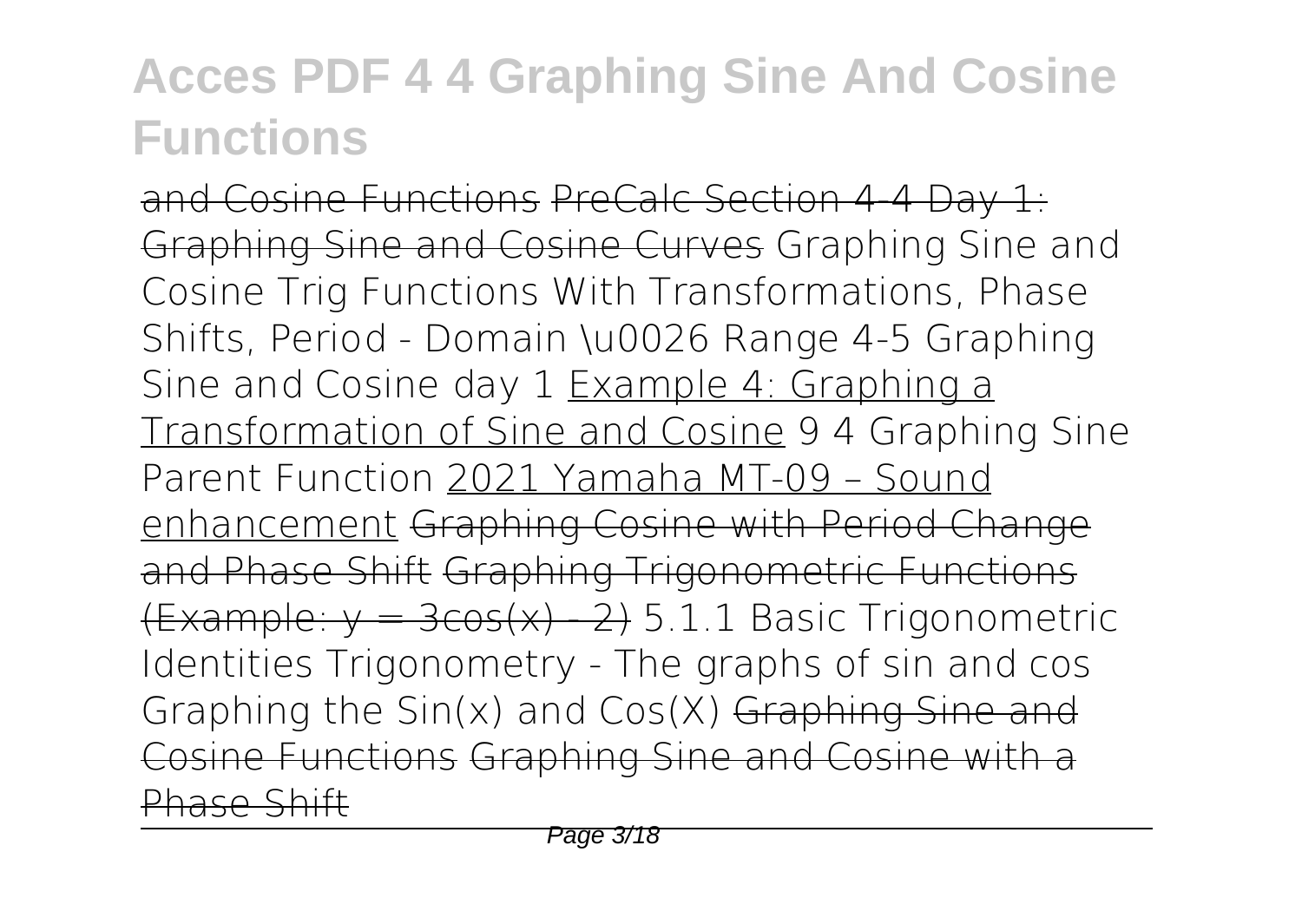Determining the Equation of a Sine and Cosine Graph Graphing a Sine Function by Finding the Amplitude and Period **Graphing Sine with a Phase Shift** 5.1 Graphing Sine and Cosine Functions (Pre-Calculus) **4. 4(3) Graphing Sine and Cosine Functions** Graphing Sine and Cosine Functions with Transformations (Multiple Examples)

9 4 graphing sine \u0026 cosine functions 4 5 amplitude change graph sine cosine Graphing Sine and Cosine Functions Basics MATH113 | 8.1 Graphs of Sine and Cosine Functions (pt. 4) | Graphing sine and cosine functions

4 4 Graphing Sine And  $f(x) = \sin x$ ;  $g(x) = \sin 4 \times 62/87.21$  The graph of  $g(x)$ <br>Page 4/18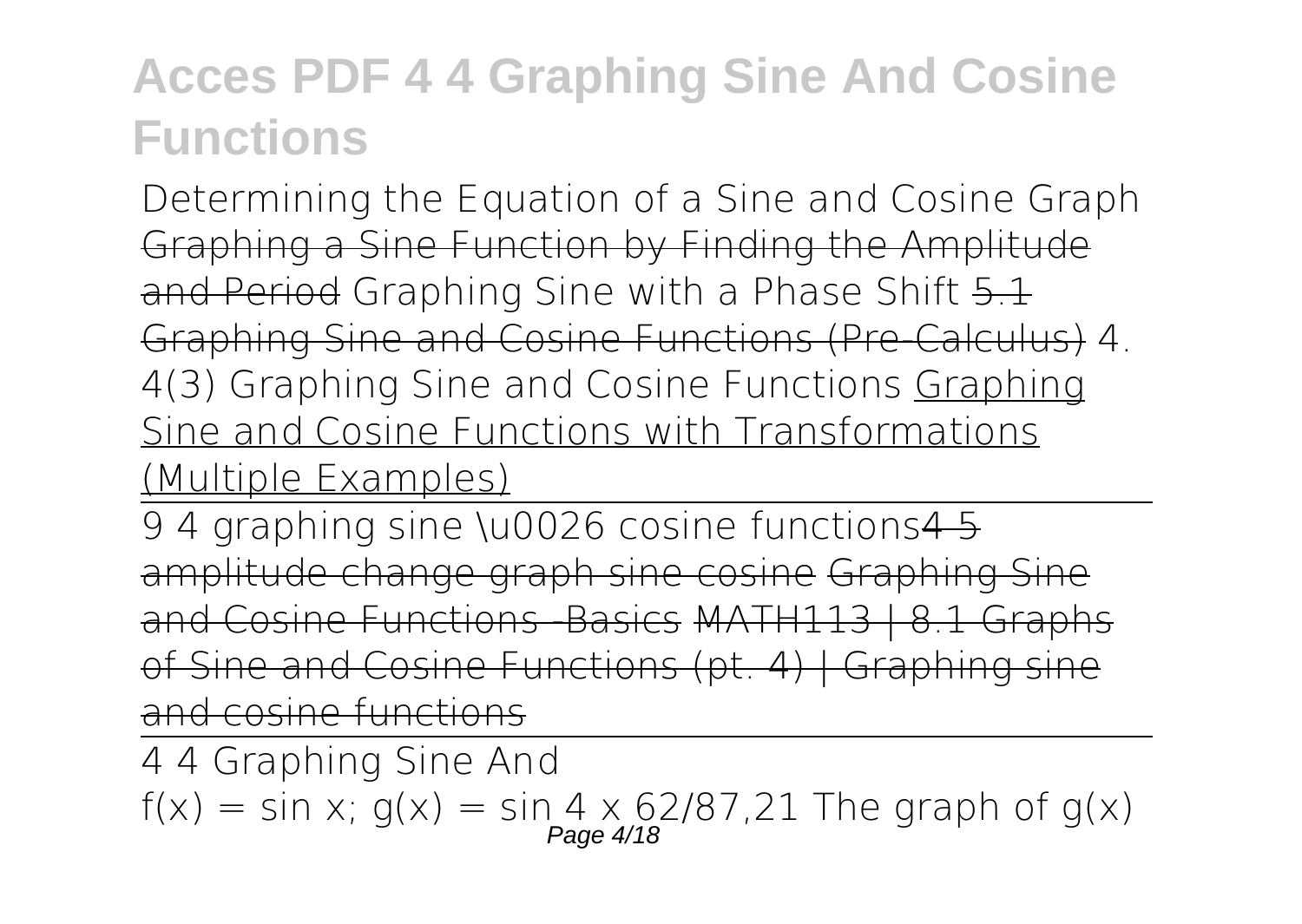is the graph of f(x) compressed horizontally. The period of  $q(x)$  is . To find corresponding points on the graph of g(x), change the x-coordinates of those key points on f(x) so that they range from 0 to , increasing by increments of . Sketch the curve through the indicated points for

4-4 Graphing Sine and Cosine Functions - TSFX 4-4-graphs-of-sine-and-cosine-sinusoids 1/1 Downloaded from hsm1.signority.com on December 19, 2020 by guest [EPUB] 4 4 Graphs Of Sine And Cosine Sinusoids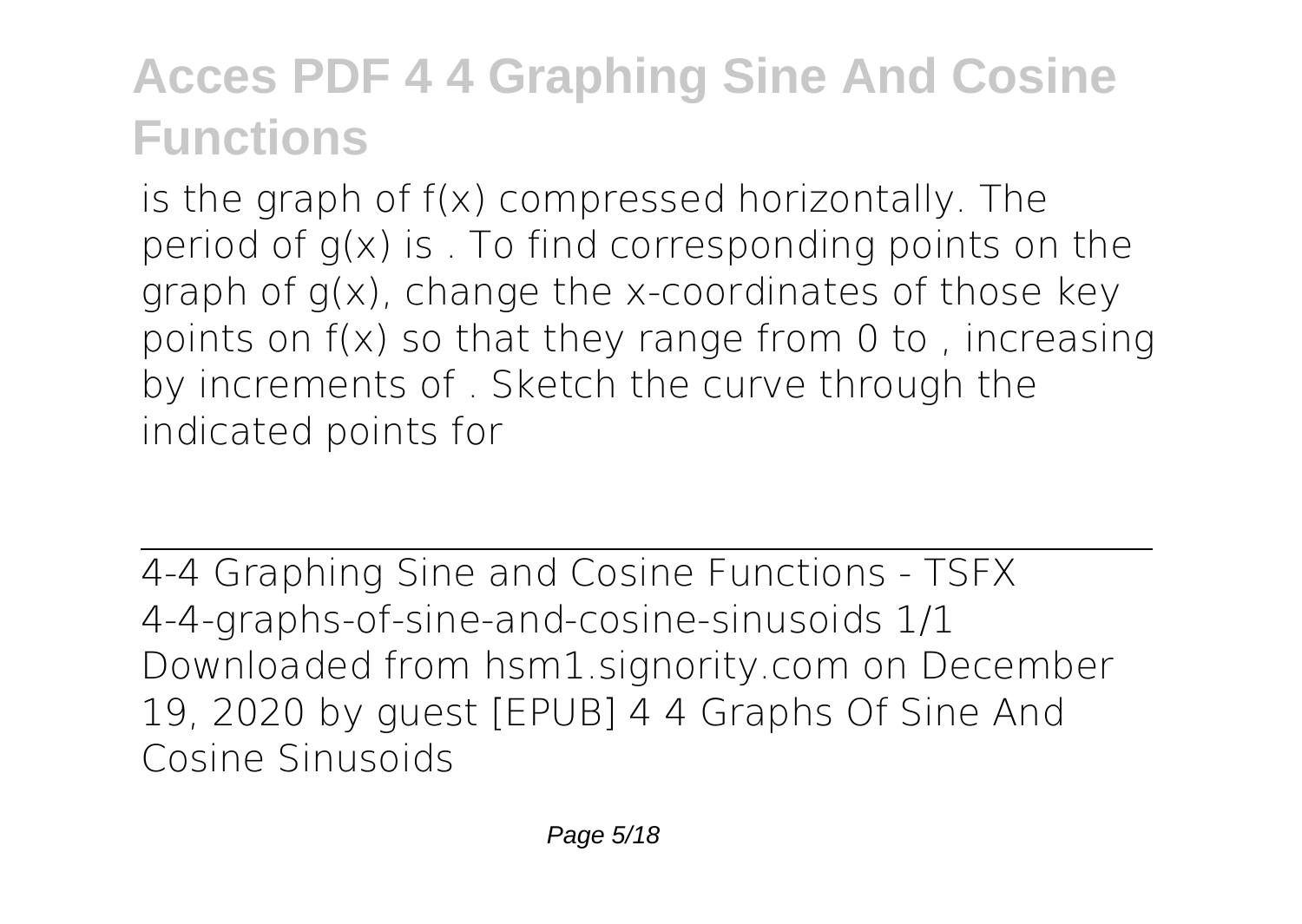4 4 Graphs Of Sine And Cosine Sinusoids | hsm1.signority Chapter 4 20 Glencoe Precalculus 4-4 Study Guide Graphing Sine and Cosine Functions Transformations of Sine and Cosine Functions A sinusoid is a transformation of the graph of the sine function. The general form of the sinusoidal functions sine and cosine are  $y = a \sin (bx + c) + d$  or  $y = a \cos (bx + c)$ + d. The graphs of

4-4 Study Guide - Weebly To graph a sine or cosine function when given an<br>Page 6/18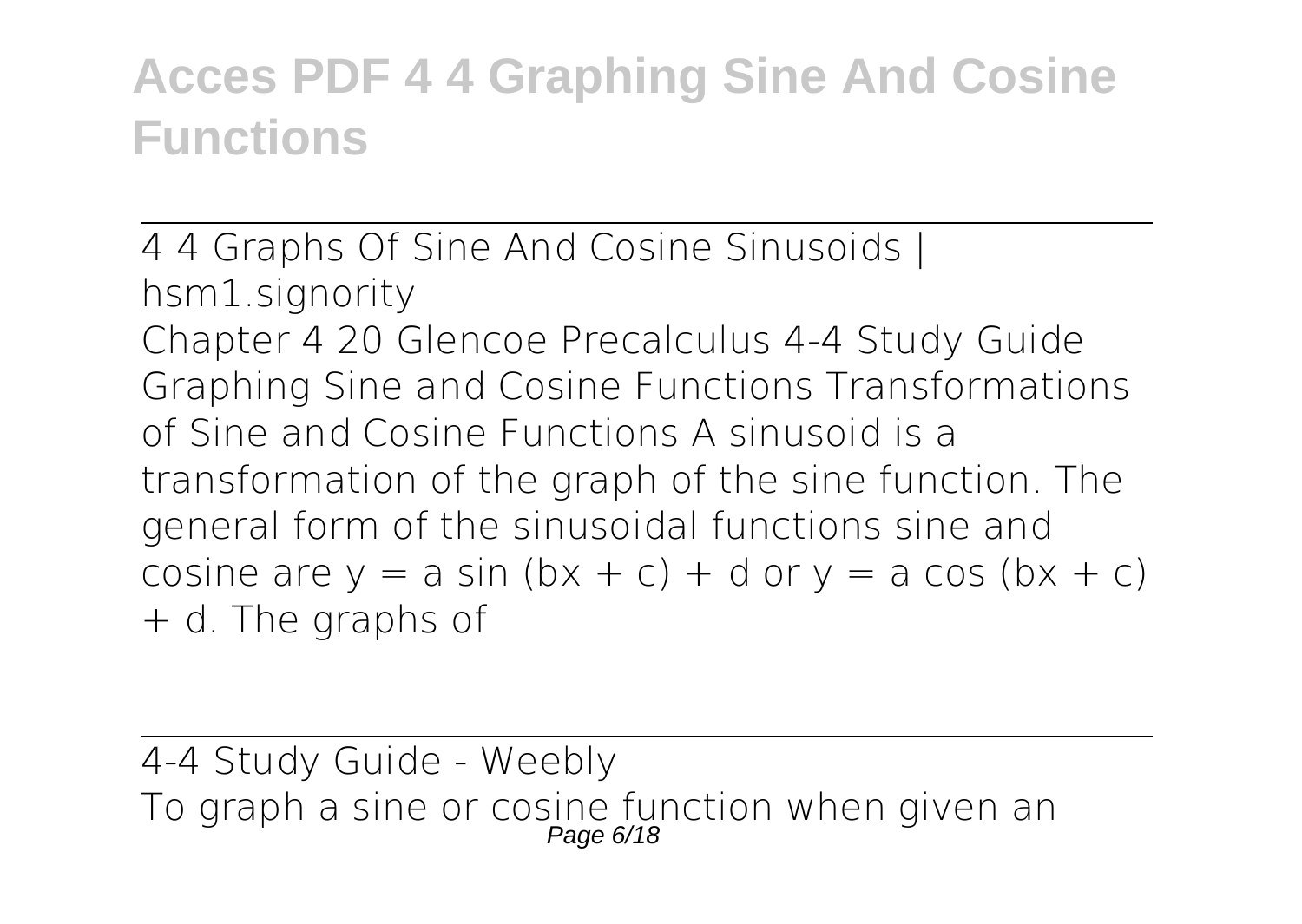equation: 1) Label your a, b, h, and k values. 2) Find your (h, k) point, and remember insider is a liar when it comes to h value). 3) Draw dotted...

4.4 Graphing Sine and Cosine Functions - Neda's ... order to graph a sine function. 2. For one period, identify the x-values for: zero, max, zero, min, zero by dividing the period by 4. 3. Above the max x-value, plot a point using the amplitude as your height. 4. Below the min x-value, plot a point using the amplitude as your height. 5. Connect the points with a smooth curve. 6.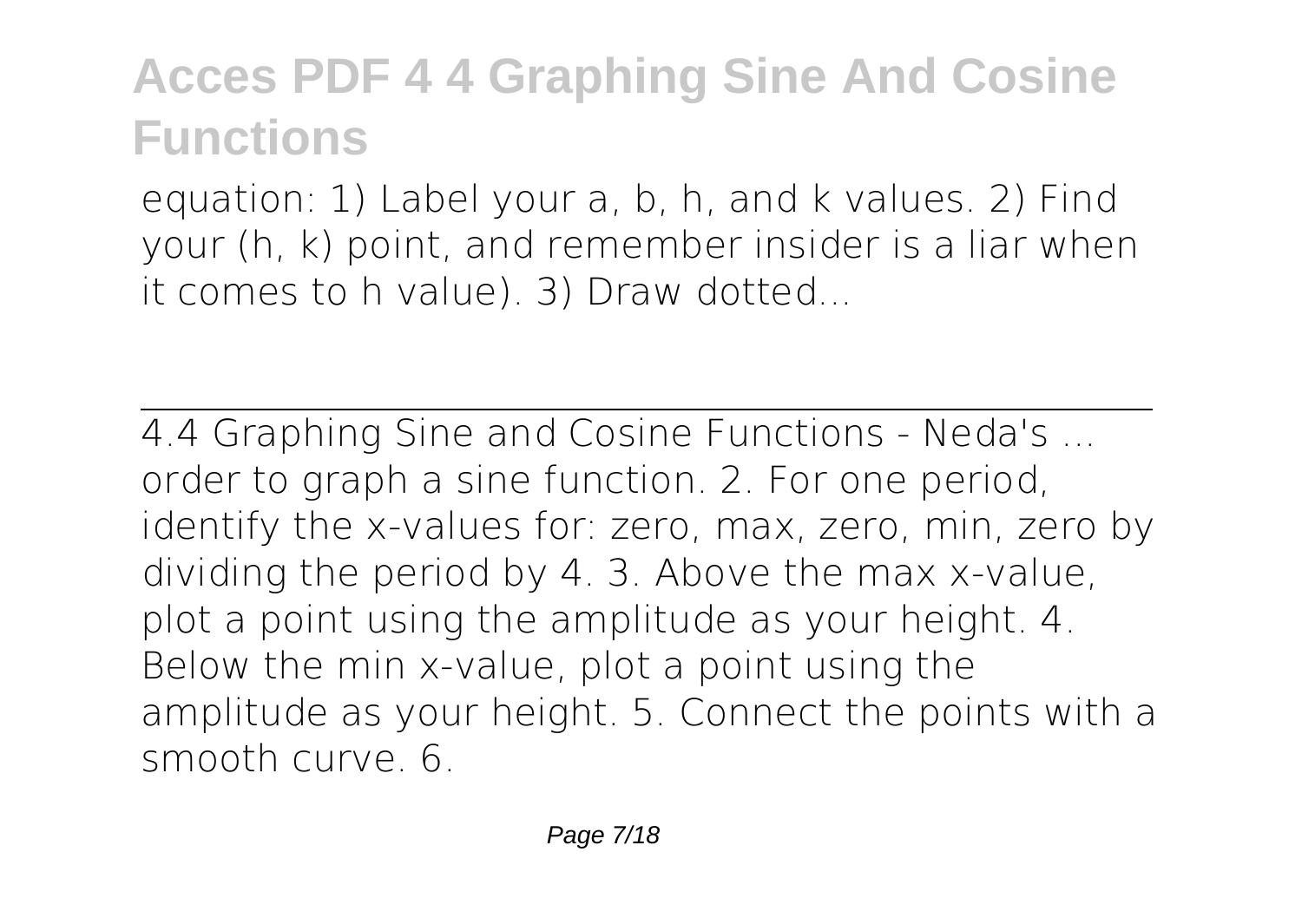4-4 Graphing Sine and Cosine Functionst 4.4 Graphing Sine and Cosine Functions. 4.4 Graphing Sine and Cosine Functions. 4.4 Graphing Sine and Cosine Functions. Recall our definitions from the Unit Circle:  $cos\theta = x$ .  $sin\theta = y$ .  $tan\theta = y/x$ . To graph the basic trig function  $y = sin\Theta$ , let's translate the Unit Circle into a table of values and then graph the function on the x-y plane.

4.4 Graphing Sine and Cosine Functions SECTION 4.4 Graphs of Sine and Cosine: Sinusoids 387 EXAMPLE 2 Horizontal Stretch or Shrink and Page 8/18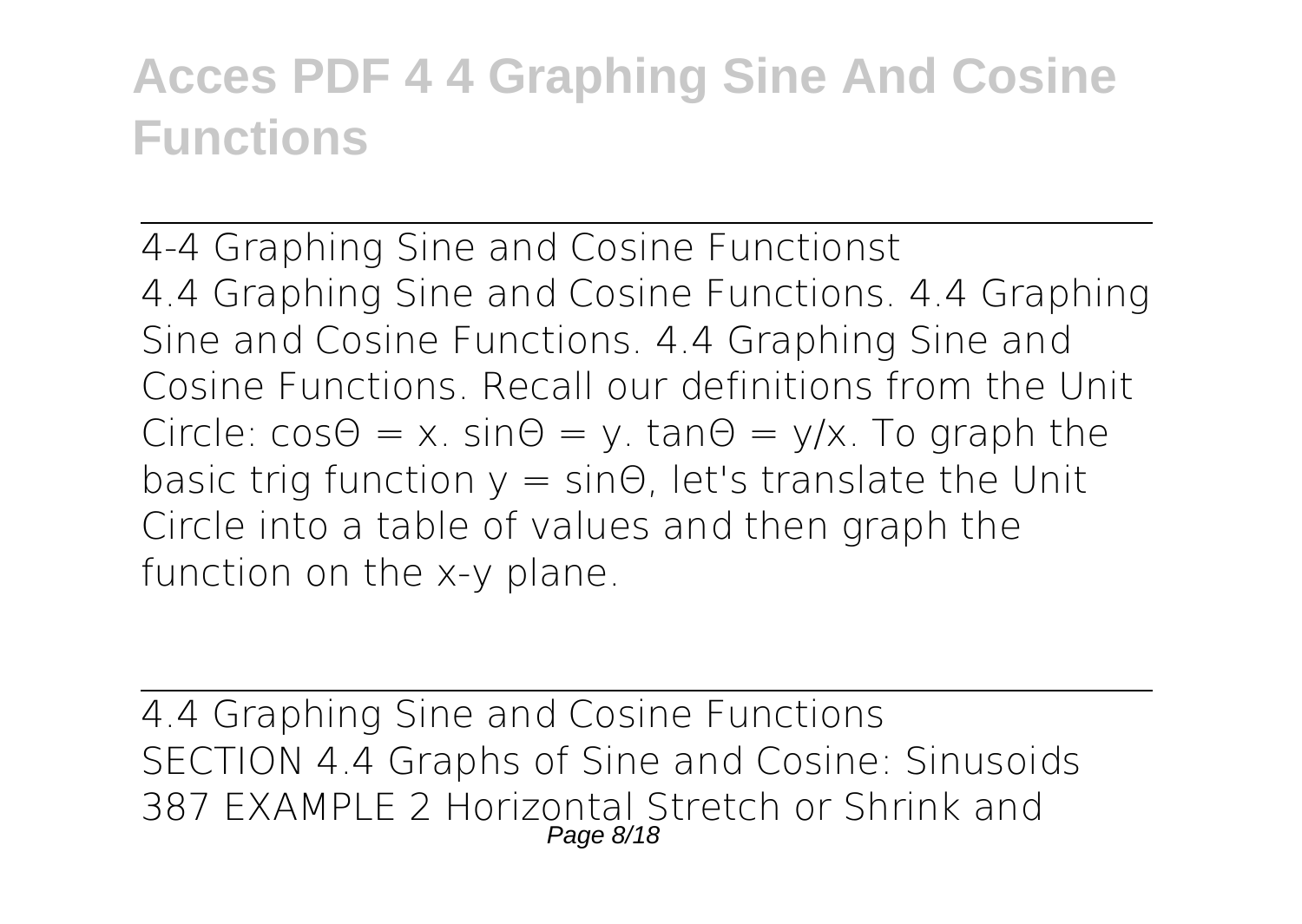Period Find the period of each function and use the language of transformations to describe how the graphs are related.

4.4 Graphs of Sine and Cosine: Sinusoids The graph of  $g(x)$  is the graph of  $f(x)$  compressed vertically. The amplitude of  $q(x)$  is  $-1$  . 3 2.  $f(x) = \cos(x)$  $x g(x) = -1 \cos 4 x$  The graph of  $g(x)$  is the graph of f(x) compressed vertically and reflected in the x-axis. The amplitude of  $q(x)$  is  $-1$  . 4 State the amplitude, period, frequency, phase shift, and vertical shift of each function.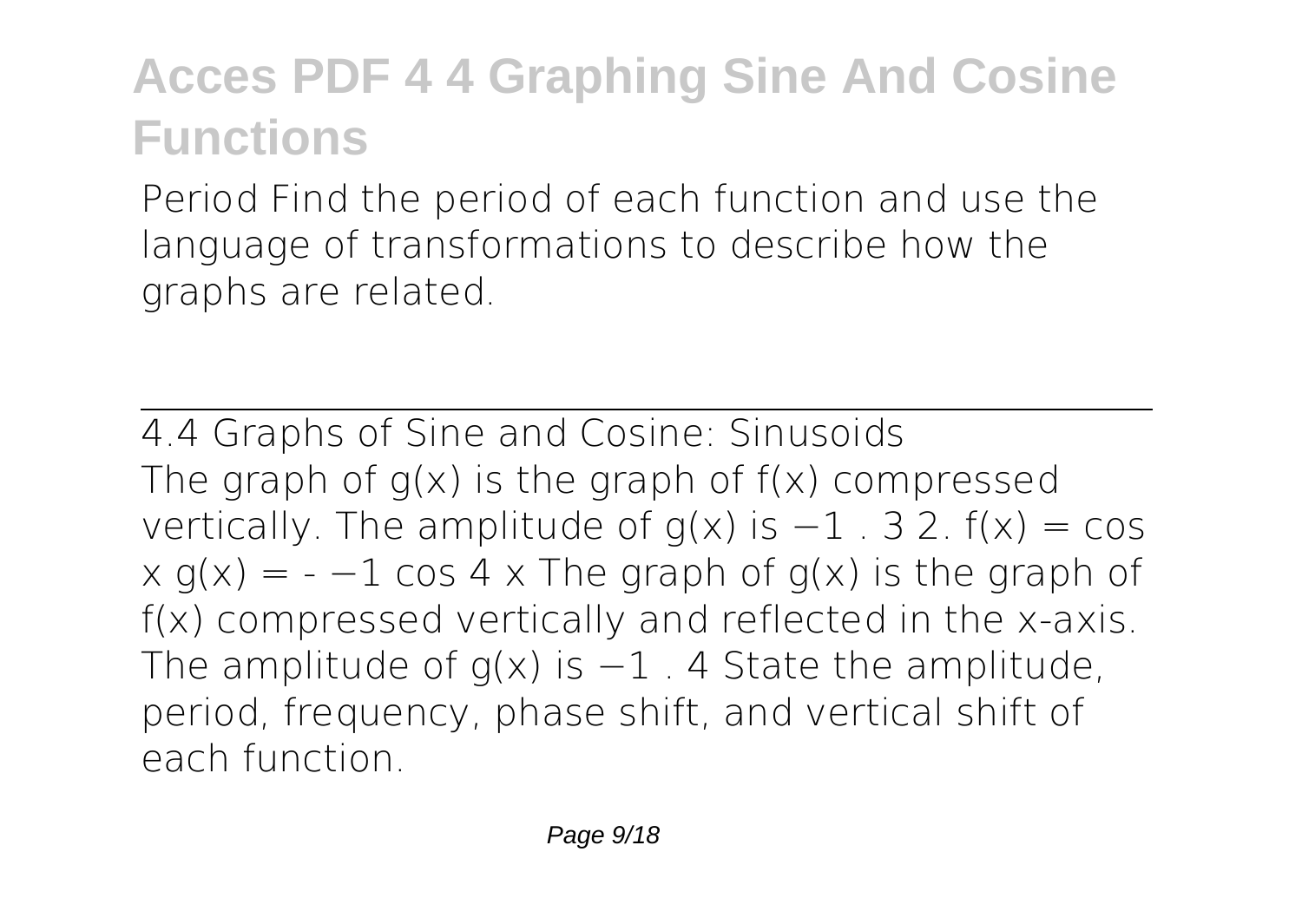Graphing Sine and Cosine Functions  $4 \Pi b$  (2π, a (b) (Graphing a Sine Function Identify the amplitude and period of  $q(x) = 4 \sin x$ . Then graph the function and describe the graph of g as a transformation of the graph of  $f(x) = \sin x$ . SOLUTION The function is of the form  $q(x) = a \sin bx$  where  $a =$ 4 and  $b = 1$ . So, the amplitude is  $a = 4$  and the period is 2π — b = 2π — 1 = 2π.

Graphing Sine and Cosine Functions Notice that the period of the function is still 2π; as we travel around the circle, we return to the point (3,0)<br>Page 10/18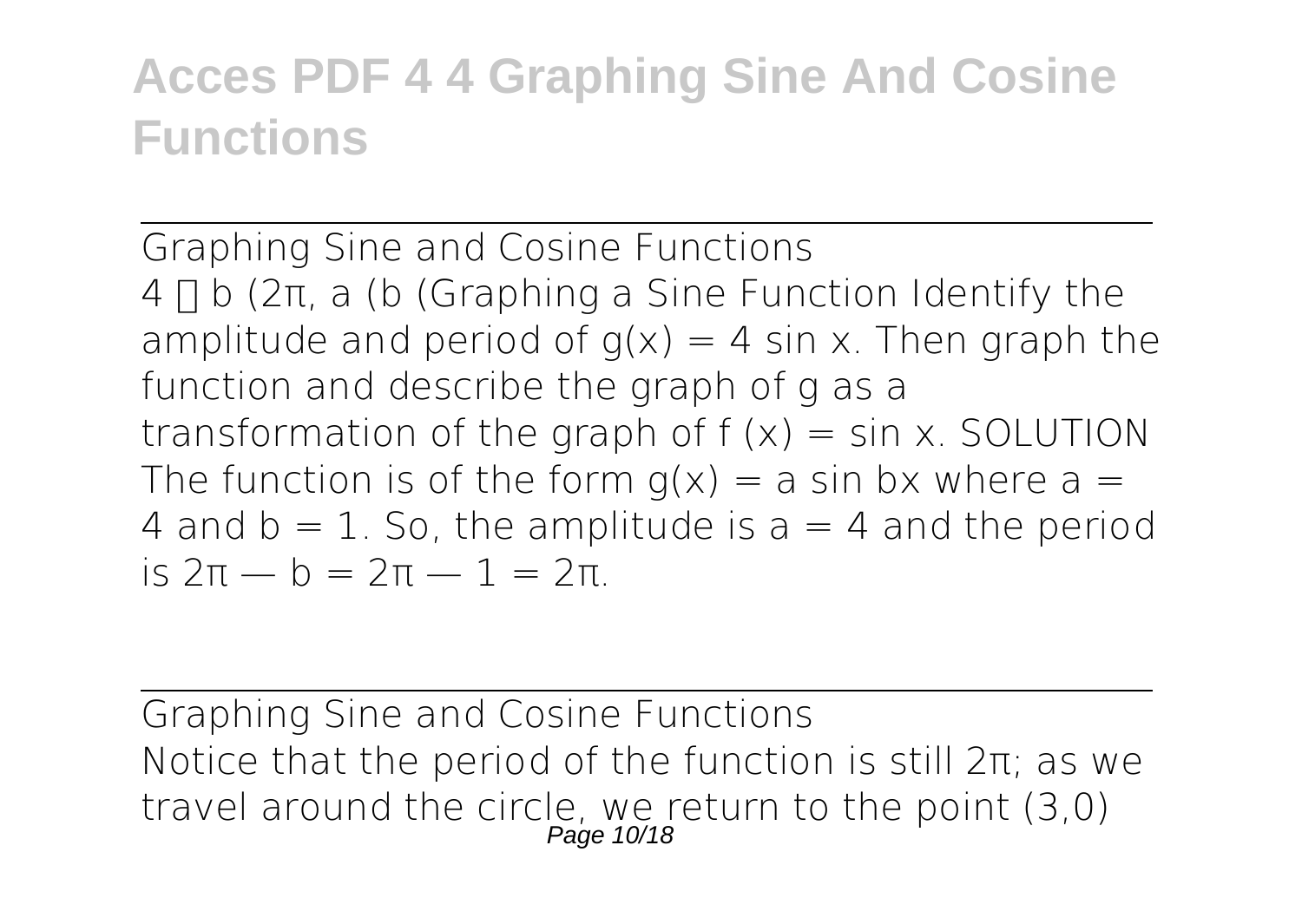for [latex]x=2\pi,4\pi,6\pi,\dots[/latex] Because the outputs of the graph will now oscillate between –3 and 3, the amplitude of the sine wave is 3.

Graphs of the Sine and Cosine Function | Precalculus § 4.1 Graphs of Sine and Cosine  $\Pi$  graphing y=sm(x) and  $y = cos(x)$   $\Box$  Trigonometric functions are called periodic meaning their outputs repeat over the same interval due to cotommd angles  $=$  #/4  $450+3600=4050$  /  $45\%450 = 1$  s, n(405) = 1 +. # a  $3600 \Pi$  The period is the distance between  $\times$  values that give same output:  $2T \leftarrow$  full rotation sin (x ...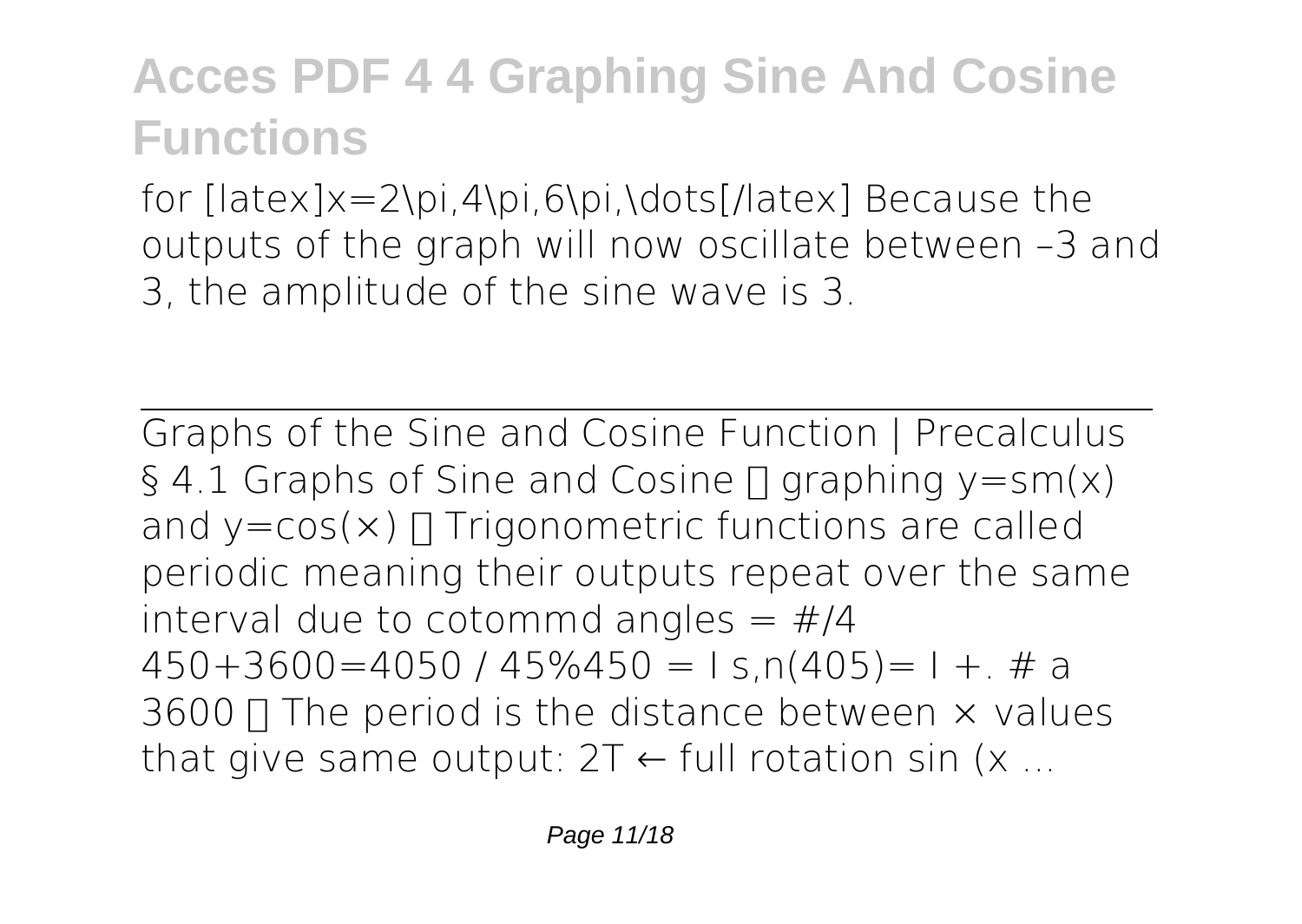Sine and Cosine.pdf -  $4.1 \Pi \Pi$  of Graphs Sine Cosine and ...

Chapter 4: Trigonometric Functions. Search for: Section 4.5: Graphs of the Sine and Cosine Function. Learning Outcomes. Determine amplitude, period, phase shift, and vertical shift of a sine or cosine graph from its equation. Graph variations of  $y = cos x$  and y=sin x . Determine a function formula that would have a given sinusoidal graph.

Section 4.5: Graphs of the Sine and Cosine Function ... Steps for Sketching Graphs by Hand 1) Know the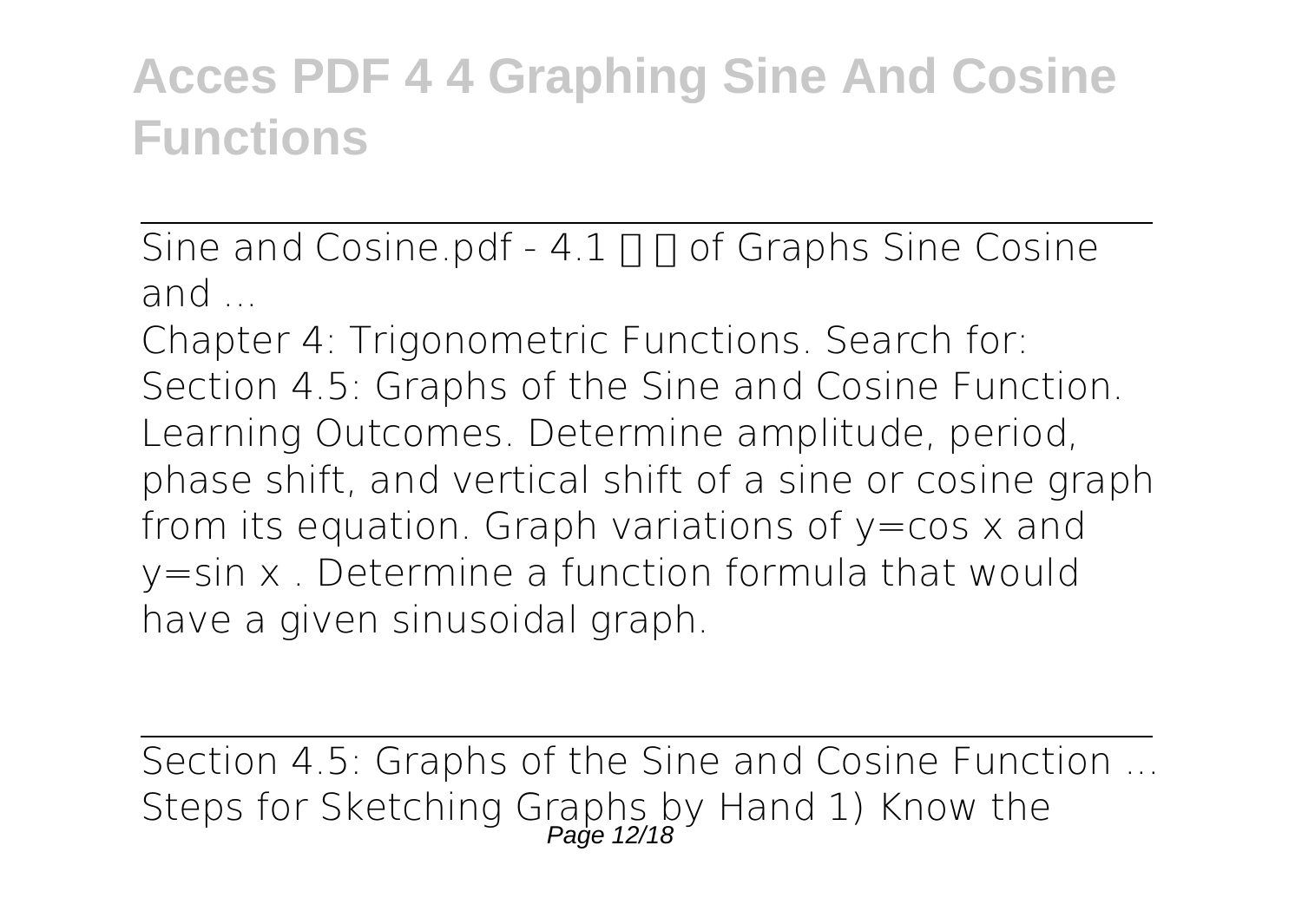critical points on the Sine & Cosine Graphs (MEMORIZE THEM!!!). 2) Find the period of the function. 3) Establish the points along the x-axis. There should be FIVE points, including the starting and ending points, for each period length. 4) Find the amplitude, phase shift & displacement of the function.

4.5 GRAPHS OF SINE & COSINE FUNCTIONS Ch.4 (4-4) Graphing Sine and Cosine Functions Graphing the parent functions of sine and cosine as well as some basic transformations (vertical stretch/shrink, horizontal stretch/shrink, and x-axis reflection).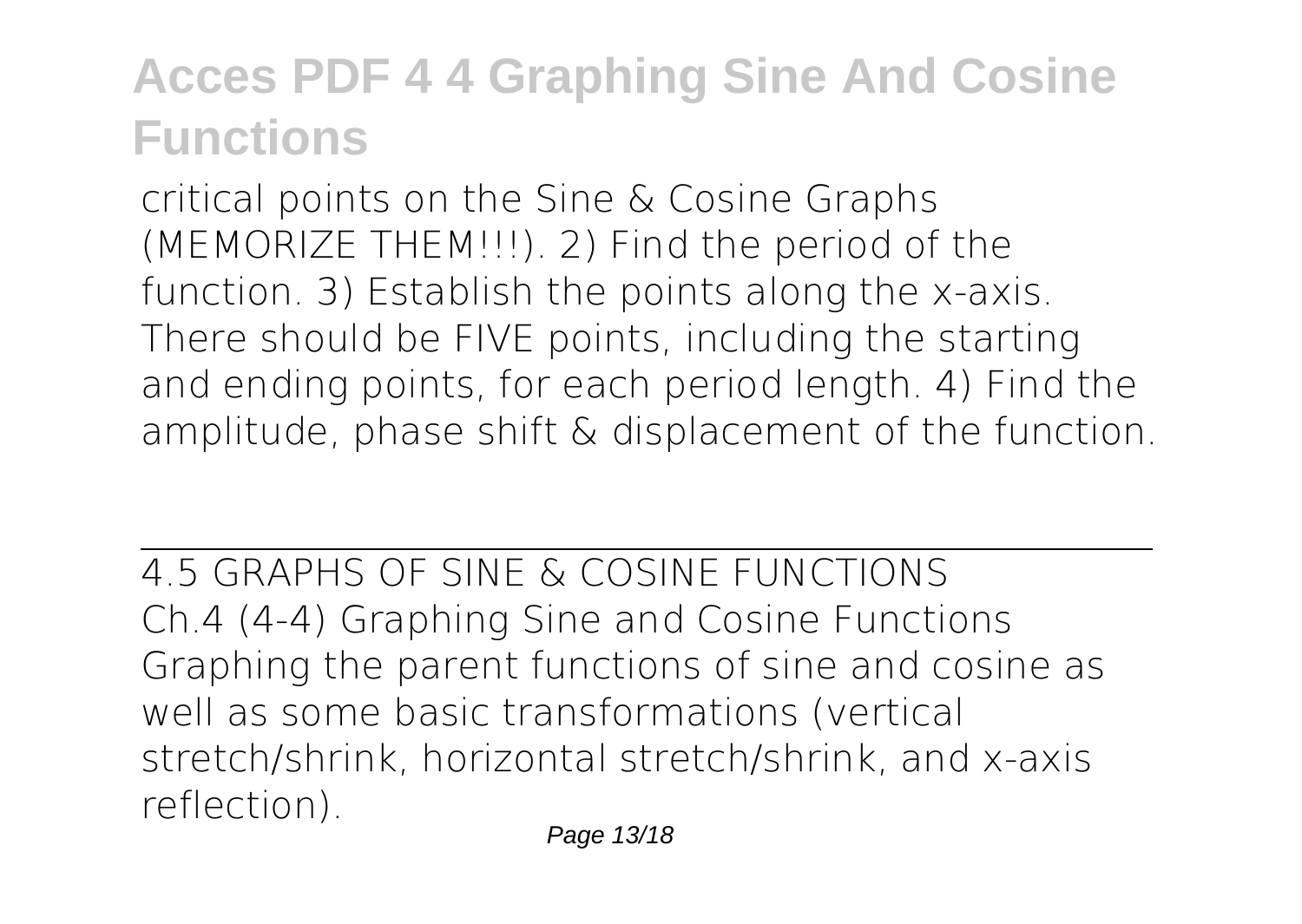4 4 Graphing Sine And Cosine Functions A review of reference angles, special families of right triangles and basic sine and cosine functions

7.4 Evaluating and Graphing Sine and Cosine Functions ...

Several graphing examples for sine and cosine curves including how to find: amplitude, period, phase shift, and vertical translations. Be sure to subscribe t.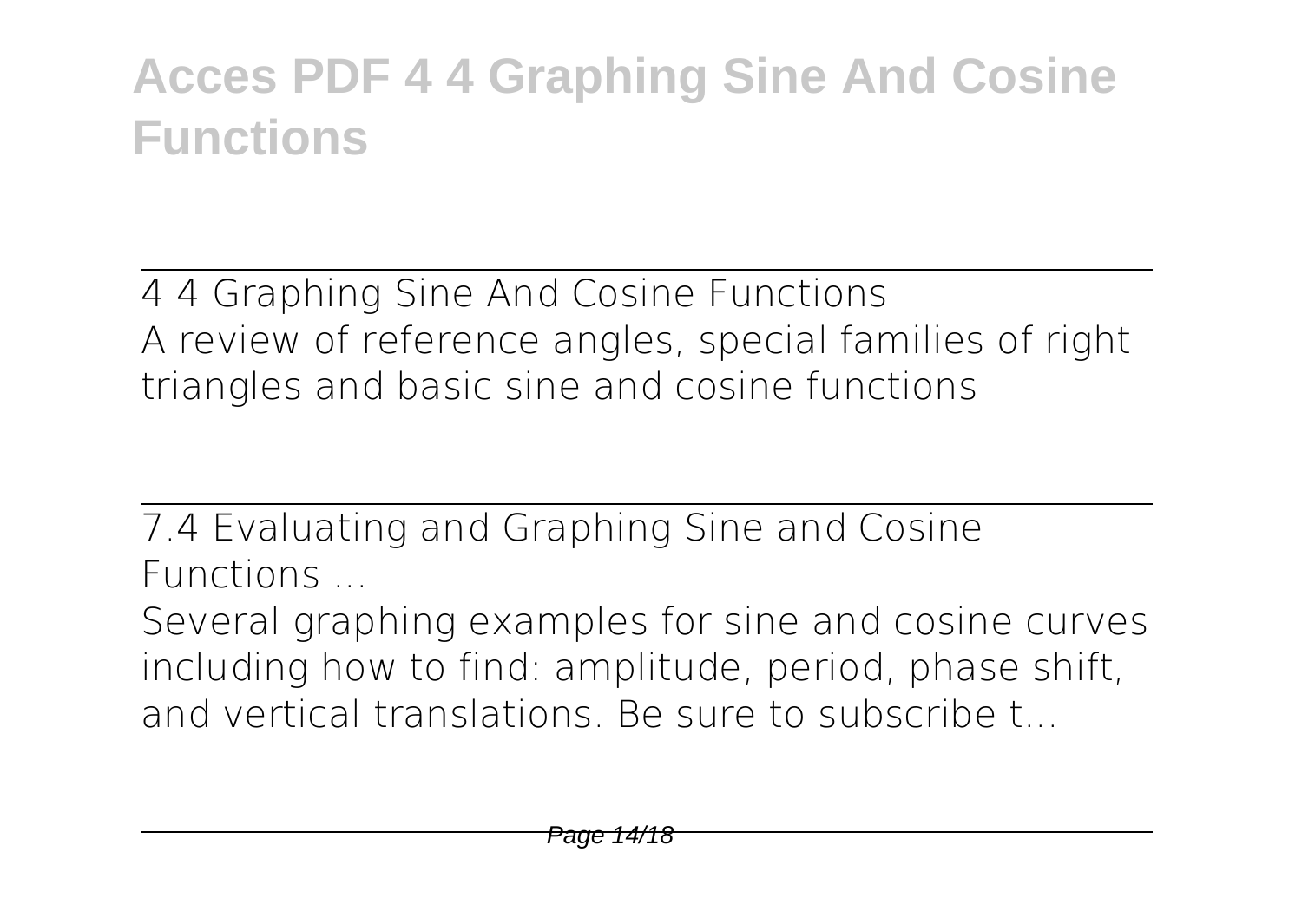Precalculus - 4.4 Notes Graphs: Graphing Sine and Cosine

Graphing Sine Function The trigonometric ratios can also be considered as functions of a variable which is the measure of an angle. This angle measure can either be given in degrees or radians . Here, we will use radians. The graph of a sine function  $y = \sin(x)$ is looks like this:

Graphing Sine Function - Varsity Tutors Yesterday we took a test on exact values of the six trigonometric functions Today we will look at the graphs of 1. Introduce the properties of the sine and<br>Page 15/18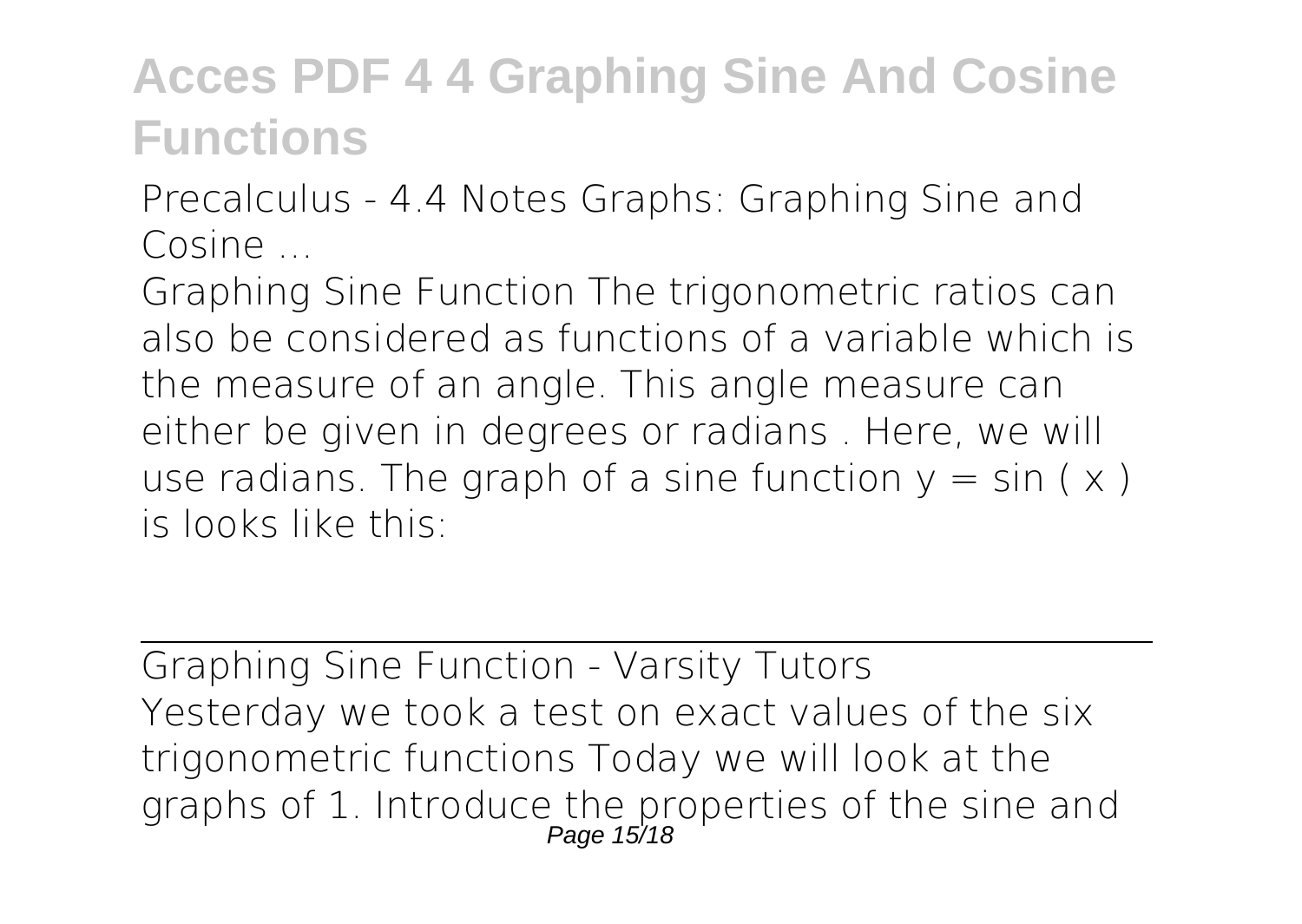cosine functions 2. Determine whether a graph is periodic 3. Find the values by looking at the sine and cosine graphs 4. Graph indicated periods for the sine and cosine functions 5. Understand the relationship between frequency and period 6.

gracieb - 4.4 A Graphing Sine and Cosine Bell Ringer Solve ...

9.4 Graphing Sine and Cosine Functions (continued) Name Date Go to BigIdeasMath.com for an interactive tool to investigate this exploration. Work with a partner. a. Complete the table for  $yx = \cos x$ using the same values of x as those used in Page 16/18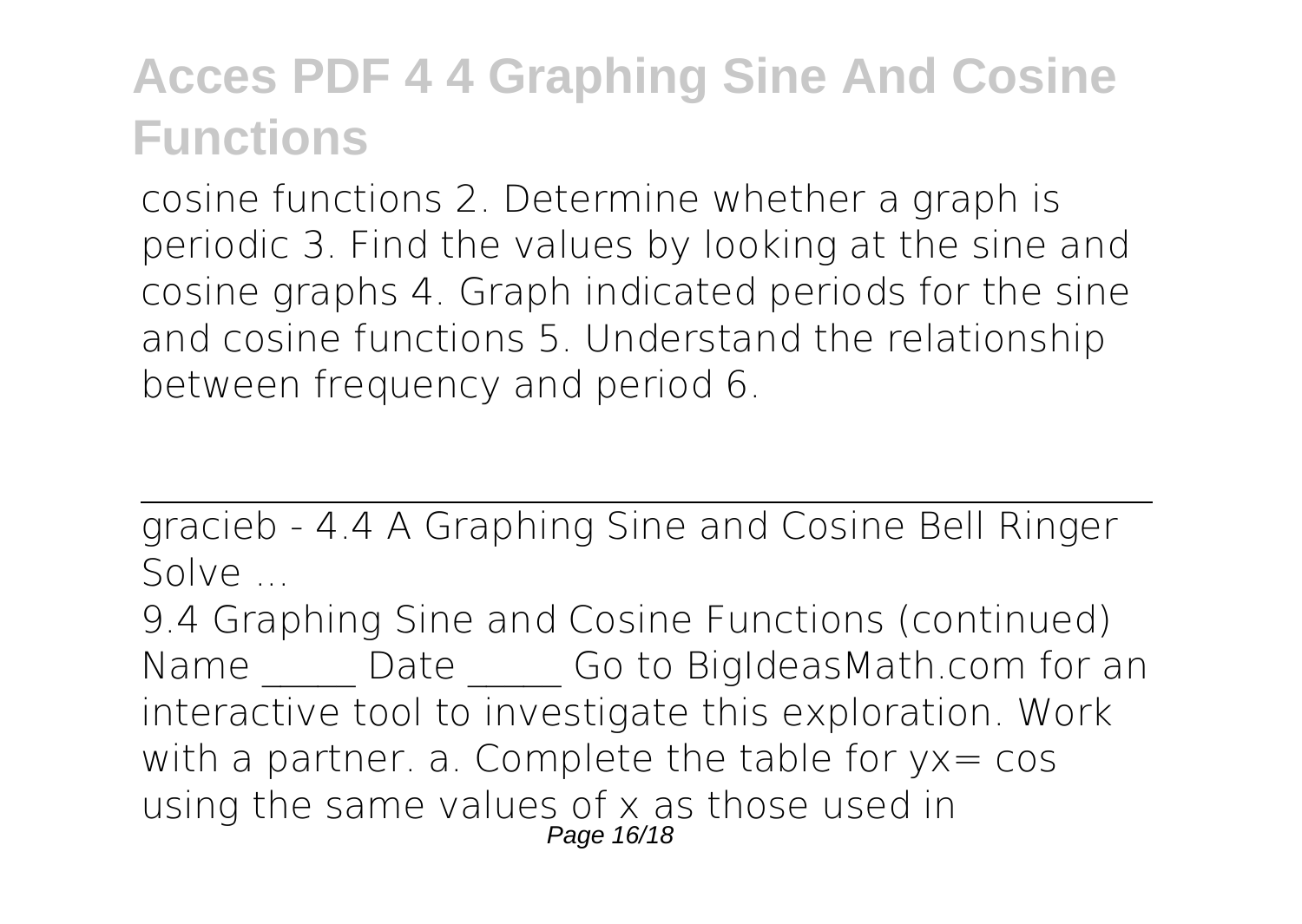Exploration 1.  $x - 2π 7 4 π - 3 2 π - 5 4 π$ 

9.4 Graphing Sine and Cosine Functions - Big Ideas Learning

Graphs of the Sine and Cosine Functions Divide the interval into four equal parts to obtain the values for which sin bxor cos bxequal –1, 0, or 1. These values give the minimum points, x-intercepts, and maximum points on the graph. Find the midpoint of the interval by adding the x- values of the endpoints and dividing by 2.